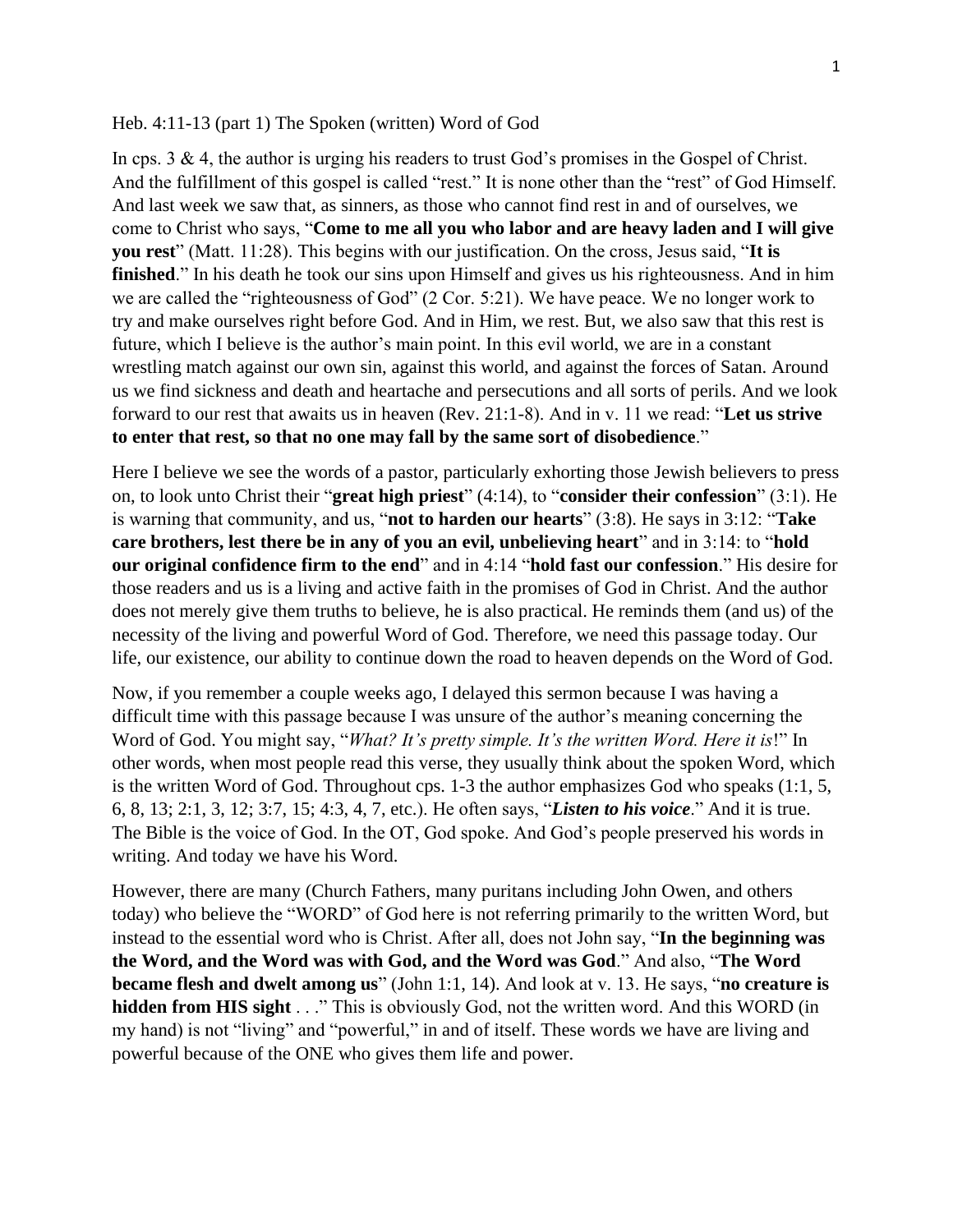Therefore, I believe the Word is BOTH, which is what this passage teaches. So, I will have two parts of this sermon: 1) The Spoken (Written) Word, and 2) The Essential Word (Christ). And I will have the same 3 truths for each part. Here they are: The Word is: 1) Living; 2) Powerful; and 3) Judging.

The Spoken (written) Word of God is:

1. Living. The word used here is (*zon*) is where we get our word zoology. It means living. When I pick up rocks to throw across the lake or see a boulder on the side of the road, they are not alive, they are dead. But when I think of an animal such as a dog or a cat that bites or scratches, they are alive; there is life. As people, we are alive in the sense that we breathe air, our organs work, our heart pumps blood throughout our body. We are physically living. And we know we live because God has given us life, along with every other living creature in this world. We did not evolve from nothing. In Paul's great sermon to the Athenians he says, "**In HIM we live and move and have our being**" (Acts 17:28). Our life comes because God Himself lives. This is a quality of his nature. Jer. 10:10: "**But the LORD is the true God; he is the living God and the everlasting King**."

The Bible often speaks of idolatry as men and women worship wood and stones that do not live; they cannot see, they cannot speak, they cannot hear, they are not living, which is why he says in 3:12: "**Take care brothers, lest there be in any of you an evil, unbelieving heart, leading you to fall away from the living God**." This is a picture of our world. In Rom. 1:21-23 Paul says, "**For although they knew God, they did not honor him as God or give thanks to him, but they became futile in their thinking, and their foolish hearts were darkened. Claiming to be wise, they became fools, and exchanged the glory of the immortal God for images resembling mortal man and birds and animals and creeping things**." Our world seeks those things which have no life in and of themselves. The Word of God is not dead. It is alive and well.

2. Powerful. Because the Word is "living," it is also powerful. The Greek word is *energes*, which is where we get our word "energy." The Word of God does not sit idly by but works powerfully to accomplish the will of God. When God speaks, there is effectual power to accomplish what He desires. Think back to creation. God spoke, and OUT OF NOTHING the earth and the universe were created. This is power! Is. 55:11 says: "**So shall my word be that goes out from my mouth; it shall not return to me empty, but it shall accomplish that which I purpose, and shall succeed in the thing for which I sent it**."

Notice the description of this living and powerful Word of God. V. 12: "**It is sharper than any two-edged sword** . . ." I know we don't like to think in such terms. But, which would be more effective in battle? A sword with one sharp edge, or a sword with two equally sharp edges. A double-edged sword doesn't merely cut in one direction, but in two. And then he gives another picture about how the Word of God is effective. Look at v. 12: "**piercing to the division of soul and of spirit, of joints and of marrow, and discerning the thoughts and intentions of the heart**." Here we see the effective Word of God with power to reveal the heart. I don't want to read too much into this passage here about the separation of "spirit" and "soul." But the point is that God knows ALL. Look at v. 13: "**And no creature is hidden from his sight, but all are**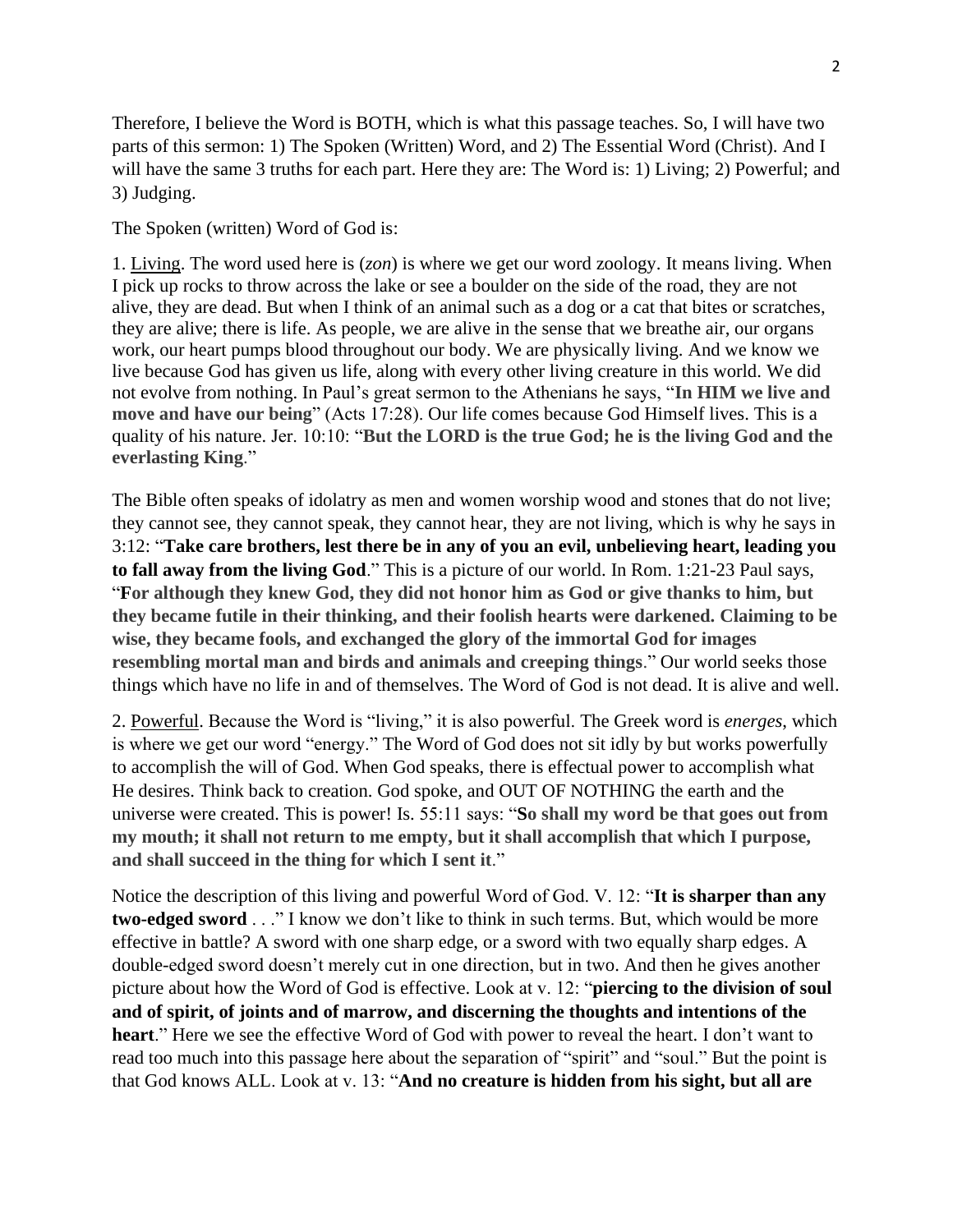**naked and exposed** . . ." This means that everything is laid bare before the Word of God. This means you and me, all of us, cannot hide anything from God.

One of our my favorite things to do as a kid (even our older kids now still like it) was to play hide and seek, especially in the dark. And there were times when my place was so good, no one found me and they had to give up. But, what if your brother or sister could peel the roof off the house and watch you as you hide? They would know EXACTLY where you are hidden. In the same way, the roof of our heart is always exposed to God. And practically for us NOW, God speaks to us and peers into our hearts through the written Word. It teaches us. It tells the will of God. It exposes our sins. It encourages us. Etc. (See Ps. 139:1-3).

Just this week in my daily reading I read these words from Ps. 19:7-14. Notice some of the ways the Word, here, called the "Law" of God, works powerfully in our lives. "**The law of the LORD is perfect, reviving the soul; the testimony of the LORD is sure, making wise the simple; the precepts of the LORD are right, rejoicing the heart; the commandment of the LORD is pure, enlightening the eyes; the fear of the LORD is clean, enduring forever; the rules of the LORD are true, and righteous altogether. More to be desired are they than gold, even much fine gold; sweeter also than honey and drippings of the honeycomb. Moreover, by them is your servant warned; in keeping them there is great reward. Who can discern his errors? Declare me innocent from hidden faults. Keep back your servant also from presumptuous sins; let them not have dominion over me! Then I shall be blameless, and innocent of great transgression. Let the words of my mouth and the meditation of my heart be acceptable in your sight, O LORD, my rock and my redeemer**." Let's move on.

3. Judging. We see this in the picture of the sword. A two-edged sword is effective in cutting. But, a sword is also a picture of judgment. And this is really the context of our passage. Think back for a moment about the Israelites in the wilderness. Because of unbelief in God's promise to lead them to Canaan, God said, "This generation (except for Caleb and Joshua) will perish without seeing this land." And what happens next. The people realize what has happened. God's word of judgment was being fulfilled. And they say, "**Let's go up to the land**." And Moses reminds them, "*Why now are you transgressing the command of the Lord, when that will not succeed? Do not go up, for the Lord is not among you, lest you be struck down before your enemies . . For you will fall by the sword.*" And what happens next. The Amalekites and the Canaanites who lived in that part of the land defeated them and many died by the sword as they ran away to spend the next 38 years outside the land (Num. 14:20-45).

As God used the sword in the dessert in the hands of Israel's enemies, so is his Word used for those who do not obey God's spoken word today as it has come down to us in the Son (1:2). If you think my judgment was great in that day as they rejected me and my Word of promise in entering the land (place of rest), how much greater will my judgment be for those who do not obey my Word of promise fulfilled in the Son. Look at v. 11: "**Let us therefore strive to enter that rest so that no one may fall by the same sort of disobedience**."

This CONTEXT helps us understand warning passages like Heb. 6 and Heb. 10 for those who do not trust the Son. Look with me at 6:4-6: "**For it is impossible, in the case of those who have once been enlightened, who have tasted the heavenly gift, and have shared in the Holy**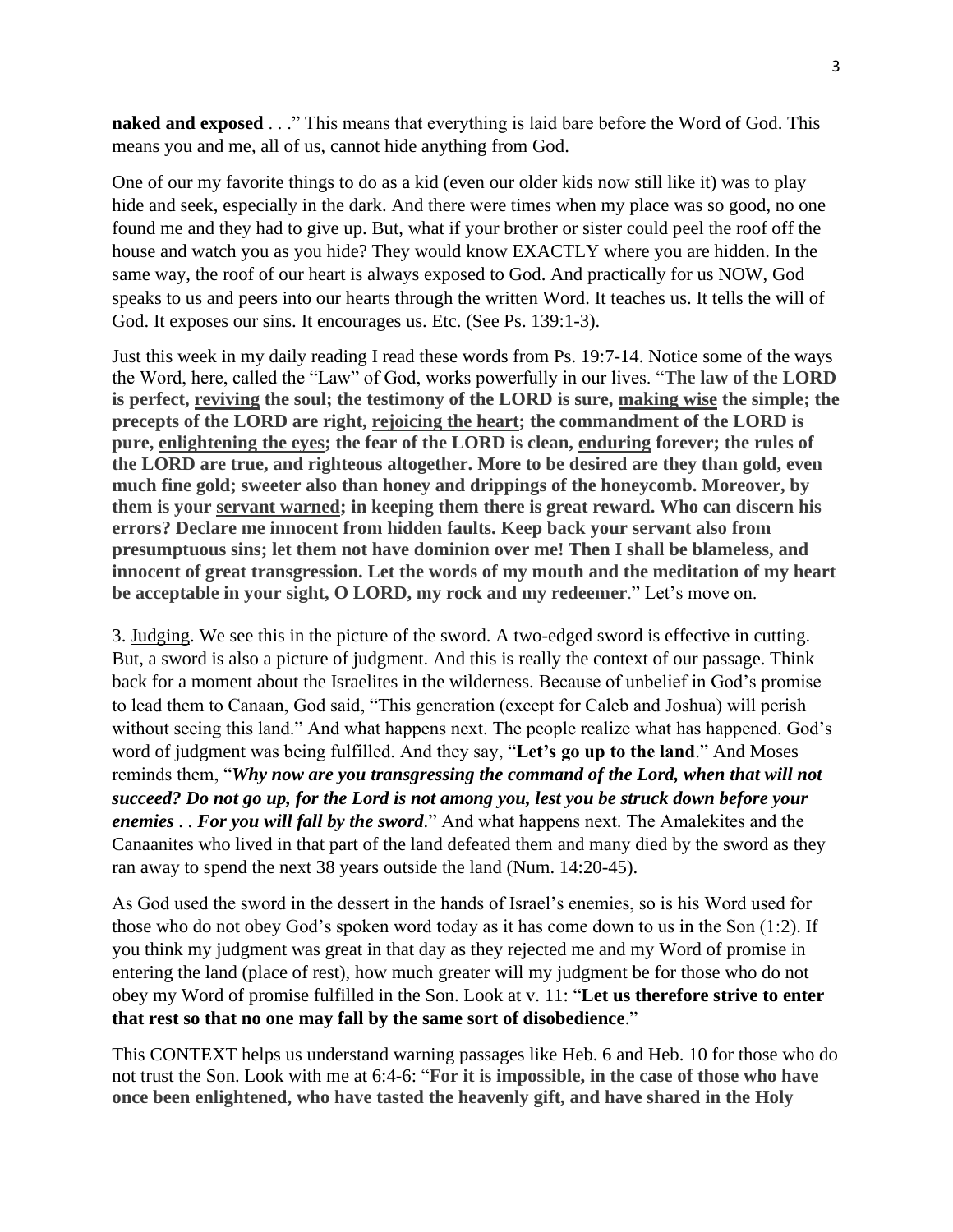**Spirit, and have tasted the goodness of the word of God and the powers of the age to come, and then have fallen away, to restore them again to repentance, since they are crucifying once again the Son of God to their own harm and holding him up to contempt**." And then look with me to Heb. 10:26-31: "**For if we go on sinning deliberately after receiving the knowledge of the truth, there no longer remains a sacrifice for sins, but a fearful expectation of judgment, and a fury of fire that will consume the adversaries. Anyone who has set aside the law of Moses dies without mercy on the evidence of two or three witnesses. How much worse punishment, do you think, will be deserved by the one who has trampled underfoot the Son of God, and has profaned the blood of the covenant by which he was sanctified, and has outraged the Spirit of grace? For we know him who said, "Vengeance is mine; I will repay." And again, "The Lord will judge his people." It is a fearful thing to fall into the hands of the living God**."

This morning, what is your response to these words? I often pray and say, "**We believe in the power of the preached Word of God.**" Well, these words will one of two effects on us. i: They will serve as God's means to spur us on to more and more faithfulness, to more obedience, as we look to God's promises by faith in the Son. As we read the Word, which is our "daily bread," we will say with Joshua and Caleb said, "*Let us go up*." "*God is right*." "*God is good*!" (They are bread to us!) "*Let us trust God's Word of promise*." And though this life is short and full of troubles, the Word will serve us as the most beautiful means of grace and will fill our hearts with the greatest of motivation as we follow Christ in this world. And these words will also remind us of the judgment that fell upon the Son on the cross. This is the good news of the gospel which the writer to Hebrews is really speaking. As our catechism says, "**Christ was made a curse for us; and Christ died for our naughtiness, and was laid in the grave; and God was fully satisfied; and released him from that prison, and took him up to Heaven, and set him on his right hand**." This is really the message of the new covenant, which fulfills the old. Brothers and sisters, for the Christian, the word of God concerning Christ is a "sweet smelling fragrance."

This is why, when we see such warnings in the Book of Hebrews concerning judgment, we are fearful . . . For we know these words are true. We say with Peter, when Jesus asks him, "*Are you going to leave me as others are doing*," and He says, "*Where can I go? For you have the WORDS of eternal life*" (John 6:68). Often, through the years, and recently, I FEEL like I am hanging by a thread from falling away from the living God. But, this morning, the Word of God has again served me in the most kind and beautiful way, as once again, I look unto Christ, who is the author and finisher of my faith. And these words keep me moving down the road to heaven! After all, "Faith comes by hearing, and by hearing the Word of Christ" (Rom. 10:17). They are LIVING. They are POWERFUL. They are JUDGING. I am completely exposed before the Word of God. (And so are most of you!) This is the FIRST way the Word of God works in judgment; As Christians it proves who we are.

But, I also want to point out that the Word has another effect on those who hear it in regards to judgment. Look with me at 2 Cor. 2:14-16: "**But thanks be to God, who in Christ always leads us in triumphal procession, and through us spreads the fragrance of the knowledge of him everywhere. For we are the aroma of Christ to God among those who are being saved and among those who are perishing, to one a fragrance from death to death, to the other a fragrance from life to life. Who is sufficient for these things? For we are not, like so many,**